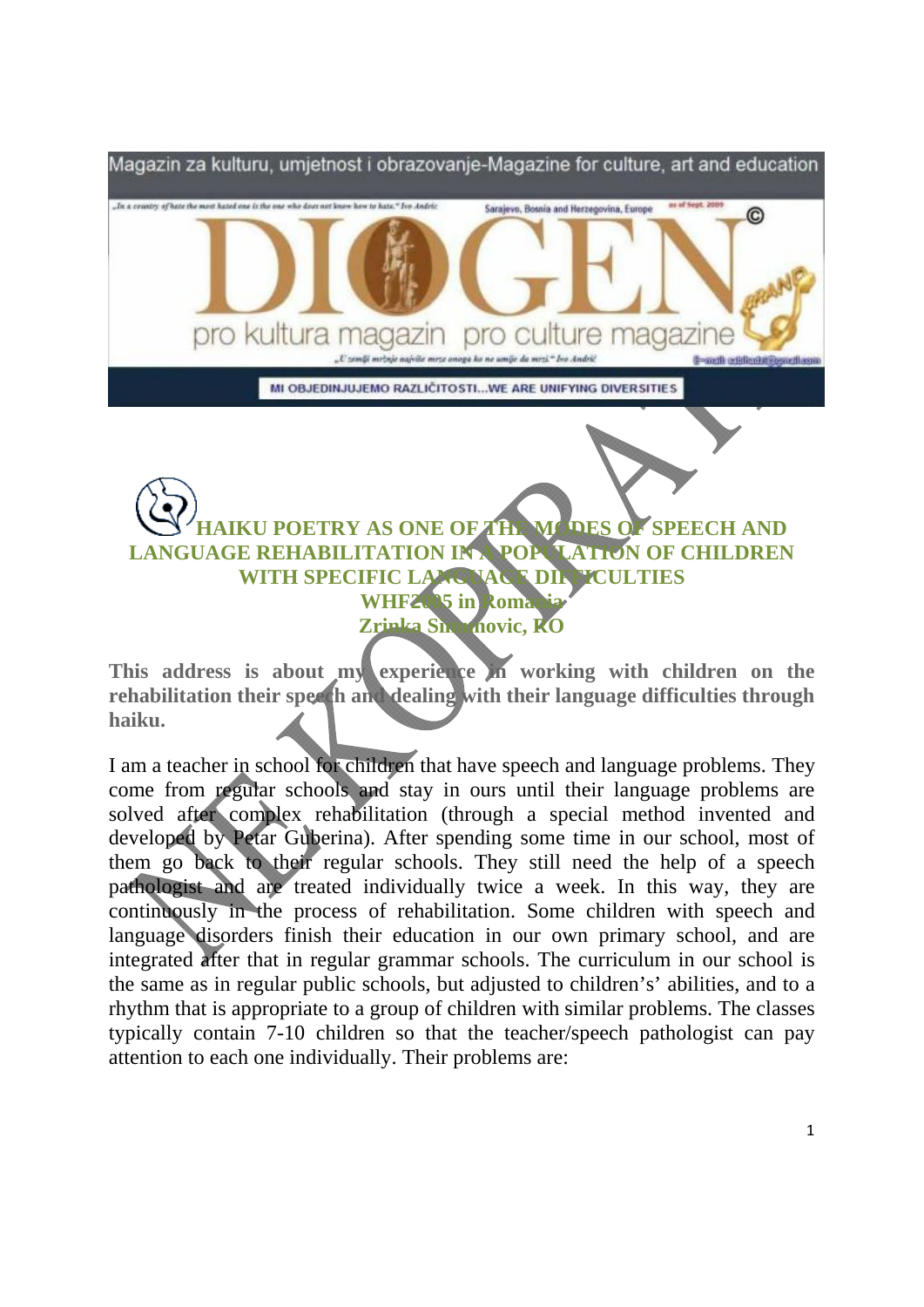- dyslexia problems in reading and spelling (a problem in the phonological coding of the written language),
- slow reading or writing speed,
- poor reading comprehension,
- letter and number reversals,
- reduced speech, word-finding difficulties, language expression problems,
- *attention deficit hyperactivity disorder* (ADHD syndrome)—
- in general, language weakness.

If these problems are not recognized in time—by the first or second grade—and treated properly, they lead to other learning problems and difficulties in communication. These children are not mentally handicapped; IQ scores in nonverbal tests are in the normal range, sometimes very high!

Two years ago, two girls from the elementary school at the SUVAG Polyclinic won first prizes for their haiku. This happened again this year in March at the  $8<sup>th</sup>$ Festival of Children's Haiku Poetry 2005 in Zagreb. Their specific language difficulties obviously and in no way interfered with their ability to write haiku that were evaluated by the judges (Devide, McMaster and Ziljak) as very good ones and worthy of winning first place.

Children are introduced to haiku in the  $5<sup>th</sup>$  grade (aged10) in the subject "Croatian language and literature". Even at first sight, the short haiku form is attractive to them. They are able to read and understand this poetic form without problems. For their homework, they then try to write haiku of their own. In our school, this leads to the creation of several interesting observations in verses; I wholeheartedly supported and encouraged their efforts to express themselves poetically.

It has been noticed that in children with language difficulties, the short and simple haiku form of expression is very close to their own language expression, which is sometimes terser in everyday communication, but, when oriented to a particular motif/motivation, can have the effect of a poetic image. During 3 school years, our children created numerous haiku inspired by the seasons of the year, certain changes and phenomena in nature, and by some specific situations in life which stimulated them to express their observations and emotions. At the "literary group", we read haiku poems and talk about the sensations that arise. Mrs. Visnja McMaster introduced us to "haiku cards," which are excellent didactic material and a good way to introduce children to an understanding of poetry, in general. Encouraging children to imagine the "poets' words" (images) by the senses of hearing, smell, taste, touch and even movement in space produces a polysensory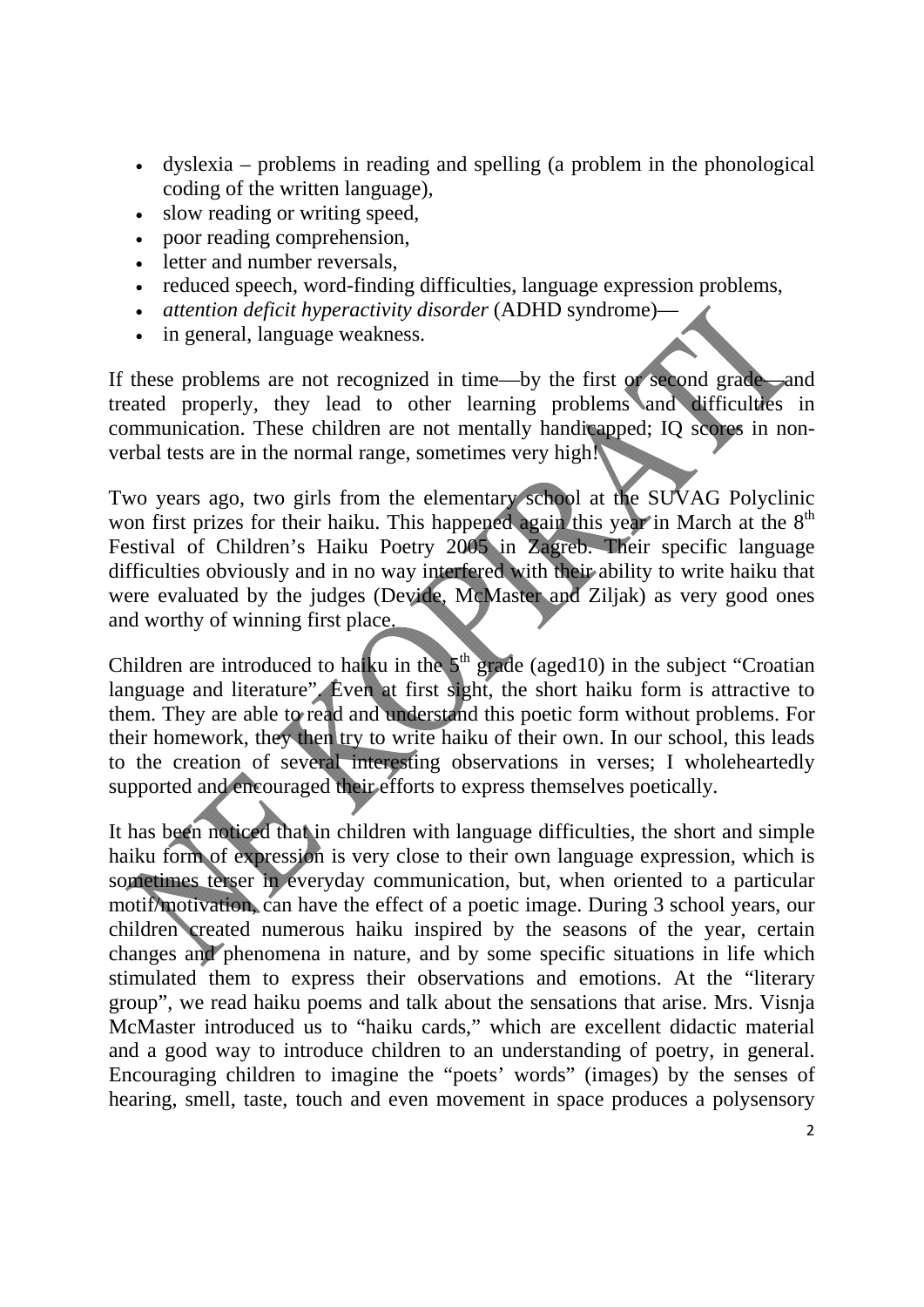experience of the "poetic image". In this way, the children "easily live in the poem" and have the poetic experience.

This way of "living in the poem" is very close to them; they are young and still live a great part in the world of the imagination. It is the first big step on the way to showing children how poetry is close to them, and how easily they can become direct participants in a poem. They like this method of "getting into the poem" very much, and enjoy talking about experiences they have had. Usually, these children don't talk very much because of expressive language problems, but want to speak about haiku experience, because they are quite certain about what they have felt. Some of the children with language difficulties have problems in understanding longer sentences (especially, longer sentences with abstract nouns, prepositions and adverbs which modify the meaning of the words). In the very beginning of rehabilitation, it is very important to take care of the length and syntactic complexity in communication. That is why the short, simple haiku form is an ideal form for these children to express themselves; they memorize it easily and can use simple grammatical structures (subject, verb, object) as a pattern to express themselves in everyday communication. A haiku is a very good ground on which the language structure can be built gradually.

This school year, we began to write haiku motivated by the drawings of the "art" group", of children that are hearing-impaired (in one department of our school there are classes for such a population of children, who learn to speak oral language, without gestures). These haiku inspired by drawings are excellent and are a new experience for us; at the same time children look at the same drawing and create different observations, through different perceptions and sensations.

Reading and writing haiku has become an integral part of the process in which effective attention is paid to insufficiently developed language expression in this group of children. However, this does not involve bald and monotonous specialpurposes language material, but evokes creativity that confirms the children's own abilities, which is a crucial prerequisite. At the same time, the children develop their attitudes towards the environment and their awareness of the world and the phenomena of life and its manifestations. Hence it seems incontrovertible that writing haikus is one of the most creative ways of helping children with language difficulties to find their own means of expression.